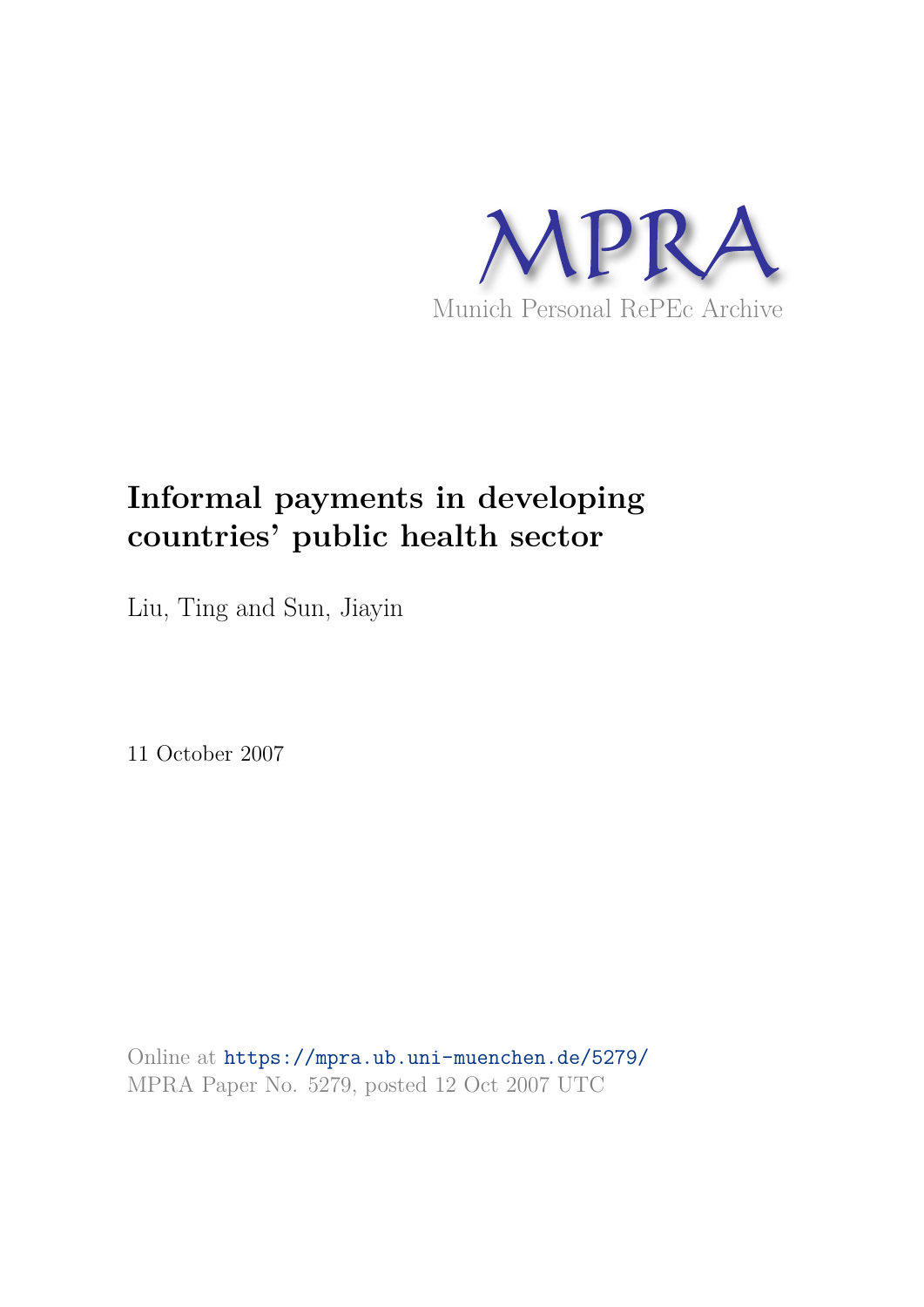# Informal Payments in Developing Countries' Public Health Sectors<sup>∗</sup>

Ting Liu† and Monic Jiayin Sun‡

September 2007

#### Abstract

In public health sectors of many developing countries, patients offer payments to their doctors outside the official payment channels. We argue that the fundamental cause of informal payments is that formal prices cannot fully differentiate patients' various needs. We compare welfare implications of different policies that can be used to regulate informal payments. Patient heterogeneity plays a central role in the comparison. Compared with banning informal payments, allowing them improves patient welfare if and only if patients' willingness to pay differs significantly. We also show that selling the right to choose physicians publicly always improves both patient welfare and social welfare.

JEL Codes: I11, I18, I38, H42

<sup>∗</sup>We thank Albert Ma, Jacob Glazer, Bart Lipman, Dilip Mookherjee, and participants at Boston University Micro Theory Workshops for helpful suggestions.

<sup>†</sup>Boston University; tingl@bu.edu.

<sup>‡</sup>Boston University; monic@bu.edu.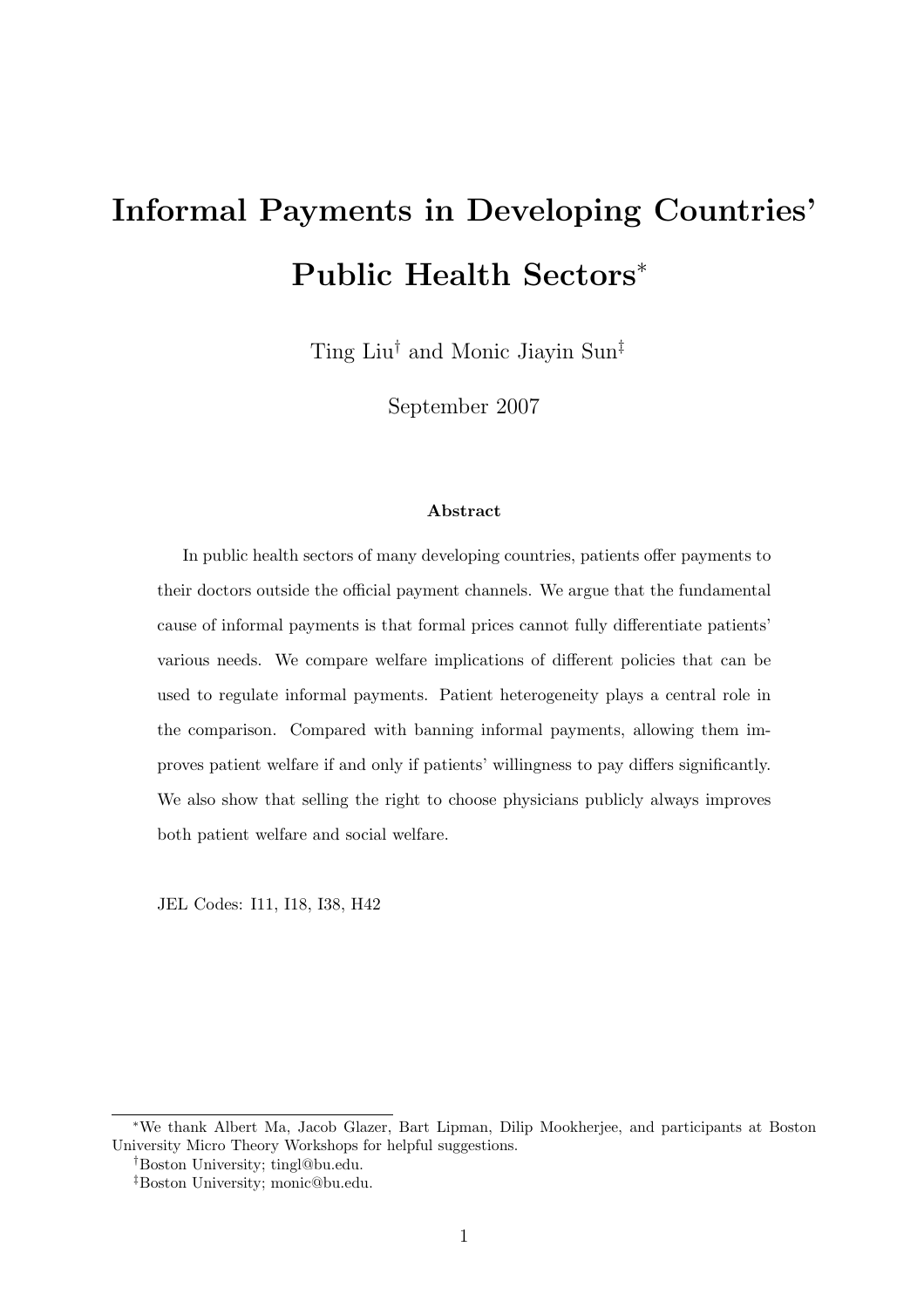## 1 Introduction

A World Bank report by Lewis (2000) begins with:

Informal payments in the health sector in Eastern Europe and Central Asia are emerging as a fundamental aspect of health care financing and a serious impediment to health care reform.

By definition, informal payments are those made to individuals or institutions in cash or in kind outside official channels for services that are meant to be covered by the public health care system. In China, for example, informal payments are often given in "red packets" in the public health sector and they have become a pressing social issue. The Chinese government treats such payments as bribes and has already imposed a national policy that whenever a doctor is found to accept informal payments, his license is immediately suspended by the Ministry of Health. Nevertheless, patients are still offering such payments. In 2004, Chinese doctors returned to patients or turned in to the state informal payments totalling 41.36 million RMB (roughly 5 million USD), as reported by the Ministry of Health. As there is little incentive for doctors to give up the informal payments, the actual amount of informal payments may be much higher than reported. Lewis (2000) lists the frequency of informal payments in some other countries in Table 1.

Many health care professionals believe that patients offer informal payments to induce more effort from the doctor, while others think the purpose is to conform with the social norm. As long as patients are rational economic agents, they must be paying for *something valuable*. It could be a higher level of doctor effort, the choice of a better doctor, or a better position on the waiting list. In any case, there must exist some mechanism which ensures that patients get better services when they pay more informally. For example, doctors are concerned about their reputation in a repeated game: if they do not react to informal payments in one period, they lose all future payments. Alternatively, they may simply feel guilty for not investing more effort when being paid more.

It is not our research objective to characterize this mechanism in a super-game. Instead, we take the mechanism as effective and simply assume that doctors react to informal payments. Essentially, we model informal payments as a device for patients to compete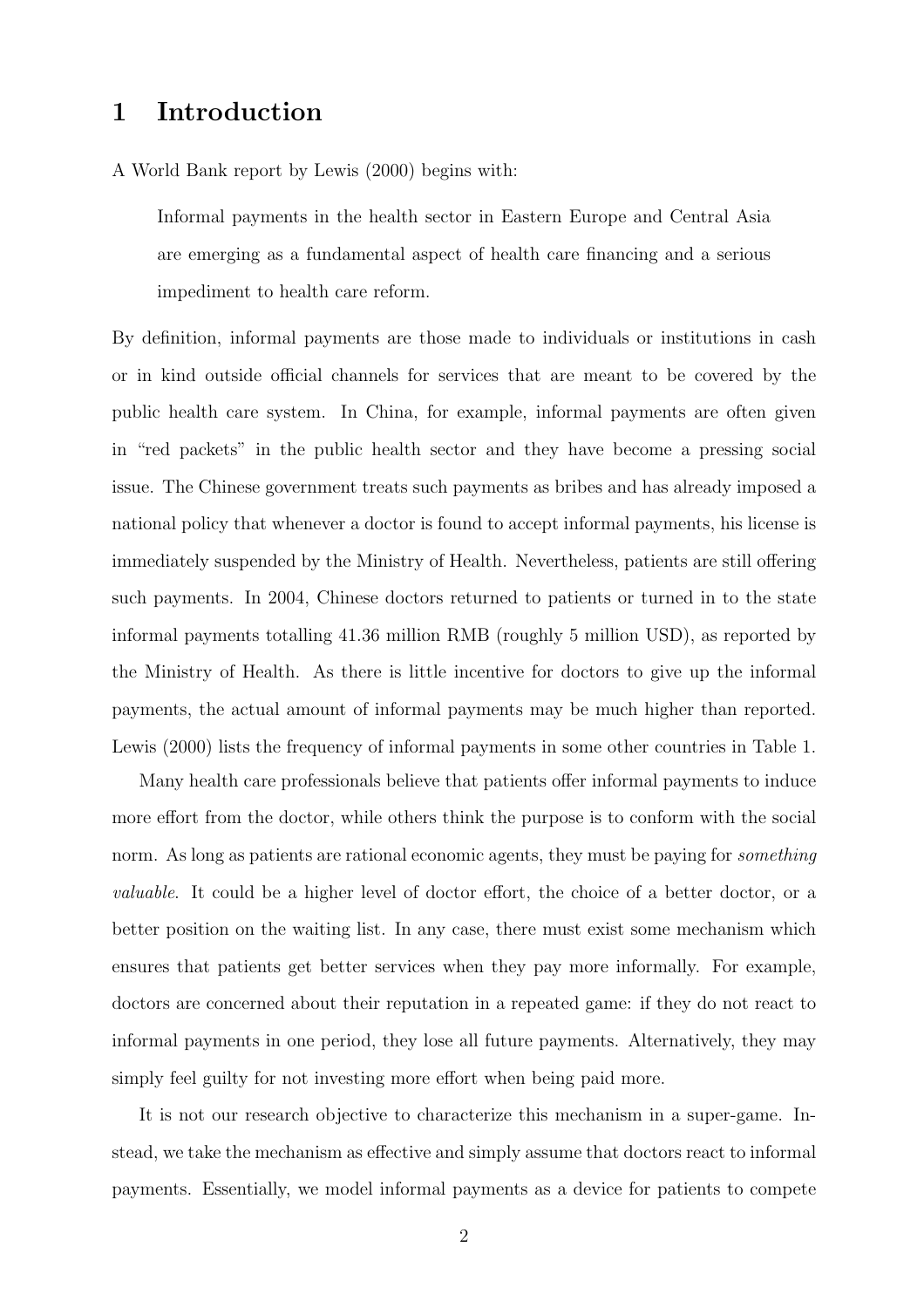| TABLE 1               | Estimated frequency of informal payments in selected countries from                           |
|-----------------------|-----------------------------------------------------------------------------------------------|
|                       | Lewis (2000). Armenia: non representative national sample data, inpatient care only. Poland:  |
|                       | in patient care only. Russian Federation: represents frequency of paying public hospitals but |
| not at cash register. |                                                                                               |

|                    |        | Country Year Frequency of IP |
|--------------------|--------|------------------------------|
| Armenia 1999       |        | 91\%                         |
| Vietnam 1992       |        | 81\%                         |
| Azerbaijan 1995    |        | 78\%                         |
| Poland             | 1998   | 78%                          |
| Kyrgyz Republic    | 1999   | 75\%                         |
| Russian Federation | - 1997 | 74%                          |
|                    |        |                              |

for better services. To fix ideas, we model better services as the option of seeing a more capable doctor, and implications on other dimensions of quality can be readily obtained from the same model.

We take the stance that patients have more information about doctors than the administrators. The Ministry of Health in China, for example, ranks doctors into different categories-experts, chief doctors, and ordinary doctors-and sets a uniform price for seeing doctors in each category. The ranking criteria include medical degree, years of practising, publications, and number of patients they have ever treated. Patients, on the other hand, may have a better judgement of a doctor's skill. They can gather information about the doctor from their own personal experience, their friends' recommendations, or even online reviews. Such firsthand information is crucial for doctors to build up a reputation among patients.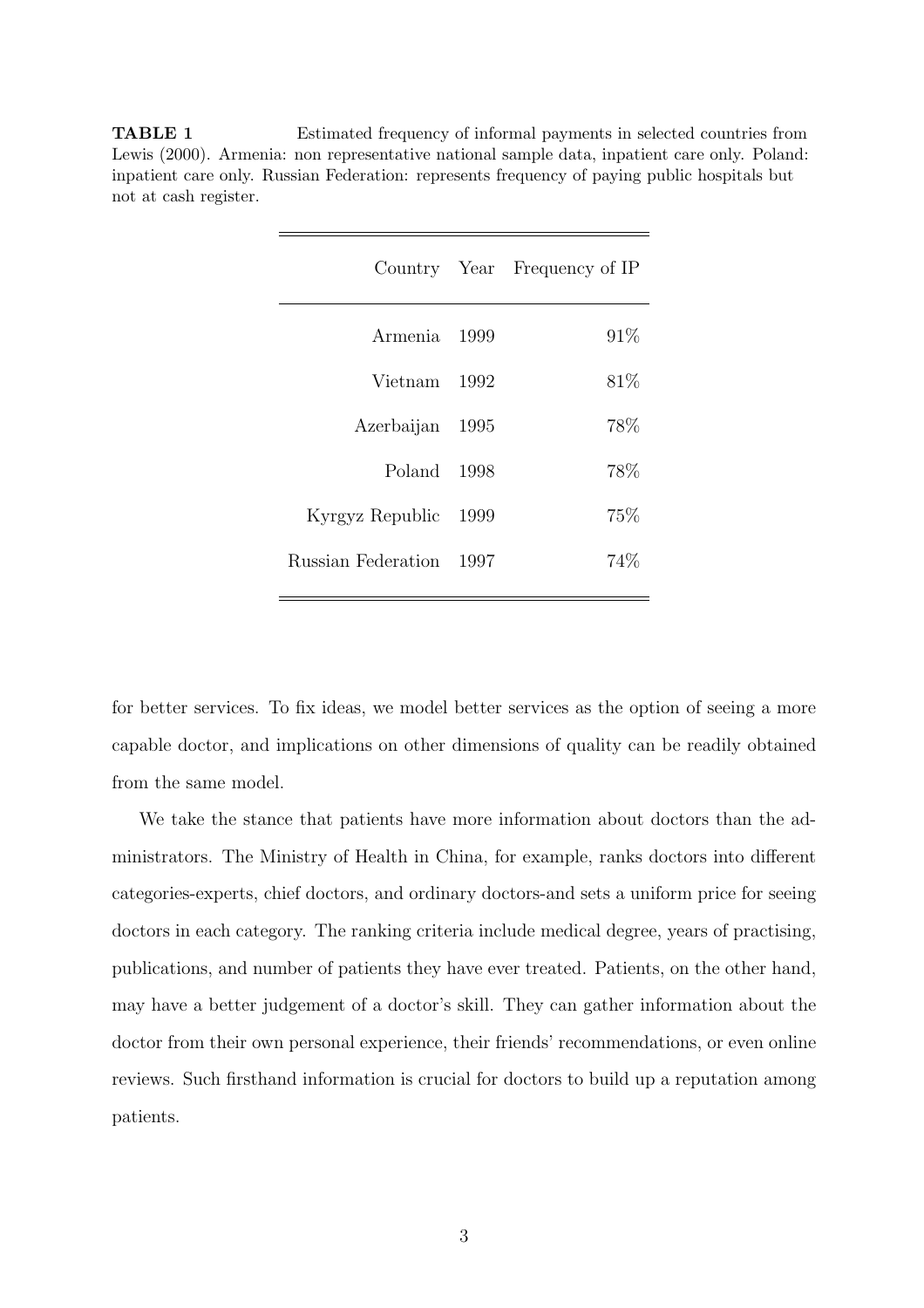Patients, in turn, are willing to pay more to select doctors with a better reputation. This is the foundation of our model: the actual quality of care varies between different doctors who are paid the same through the formal channels. By modeling patients' competition through informal payments, we discuss policies that maximize patient welfare and social efficiency. Social efficiency does not depend on any transfers, and thus the amount of informal payments, while patient welfare depends crucially on such payments.

A crucial factor in welfare analysis is patient heterogeneity: informal payments should be allowed if and only if patients' willingness to pay is heterogeneous. Intuitively, allowing informal payments improves allocation efficiency, while banning them helps patients to save money. When patients differ greatly in their willingness to pay, achieving the optimal allocation is most important; if they differ little, the competition becomes wasteful as the allocation is barely better than random. We also analyze a second policy: publicly selling the right to choose doctors. We find that this policy can improve both patient welfare and social welfare compared with banning informal payments.

As we assume that patients' informal payments are not refunded even if they do not get to see the better doctor, our model is essentially an "all-pay auction". The analytical framework is conceptually similar to a "menu auction" used in Bernheim and Whinston (1986), Grossman and Helpman (1994). Bernheim and Whinston (1986) describe influence-seeking as an example of a "menu auction" game. In a menu auction, each of several principals who will be affected by an action offers a bid to an agent who will take that action. These bids take the form of schedules that associate a payment to the agent with each feasible option. Once the agent chooses an action, all of the principals pay the bids stipulated by their schedules. Bernheim and Whinston define an equilibrium in a menu auction as a set of contribution schedules such that each one is a best response to all of the others, and an action by the agent that maximizes her utility given the schedules that confront her. In our model, bids take the form of a simple one-dimensional offer rather than a schedule. Riley and Hillman (1989) study political rents and transfers in an all-pay auction similar to ours.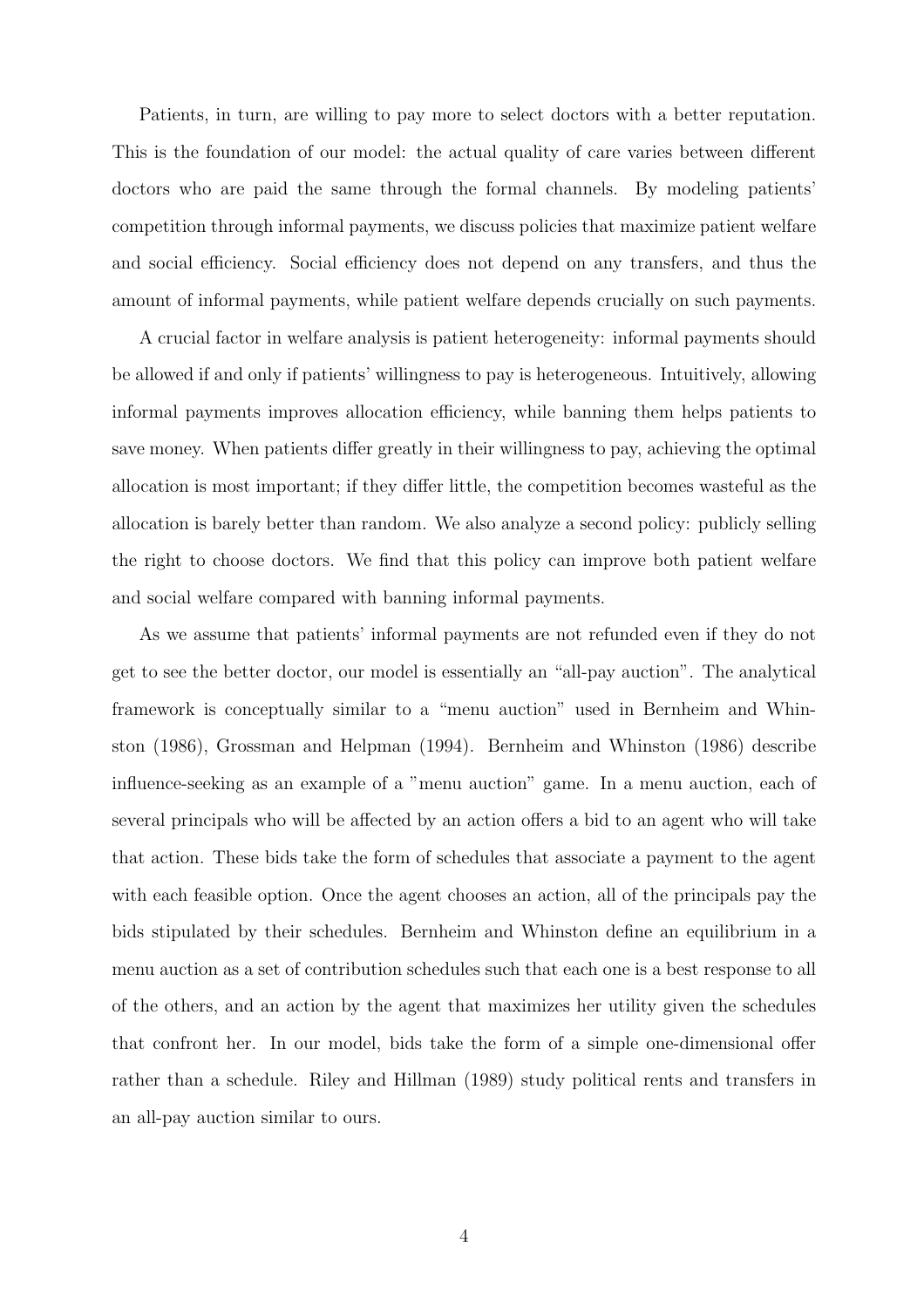The literature on informal payments is quite limited. Lewis (2000) points out that informal payments arise to alleviate the mismatch between specialties needed and specialties provided. Garcia-Prado (2005) considers the severity of doctor punishment and the bargaining structure between patients and doctors in determining the equilibrium amount of informal payments. She does not model competition among patients. Biglaiser and Ma (2003) and Gonzalez (2004) study "moonlighting", a related phenomenon in which public sector doctors work part time for private hospitals. They focus on how doctors divide their labor supply between the public and private sectors, in which reimbursement schemes are different.

Informal payments are, essentially, a form of corruption.<sup>1</sup> The focus of the corruption literature is often on strategic actions of the bureaucrats collecting bribes (Acemoglu and Verdier 2000, 1998, Lui 1985, Shleifer and Vishny 1993, 1992). We model passive doctors who simply treat the patient who pays the most and look for optimal regulatory policies that the social planner could employ.

Section 2 introduces the model. Section 3 then compares allowing and banning informal payments. Section 4 discusses the policy of publicly selling the right to choose doctors. Section 5 summarizes the welfare analysis. Section 6 discusses patients' income constraints and concludes.

## 2 The Model

There are two patients and two doctors. Each doctor can treat only one patient. One patient's illness is serious  $(H)$  and the other's is common  $(L)$ . One doctor is more capable and has a good reputation among patients  $(G)$ ; the other doctor is ordinary  $(B)$ . Whether each doctor is more capable or mediocre is known to the patients but not to the social planner. The formal price is therefore the same for a patient seeing any of the two doctors and is normalized to zero.

If patient  $i \in \{H, L\}$  is treated by doctor  $j \in \{G, B\}$ , his utility is  $v_i^j$  $i$ . Both patients want to be treated by the more capable doctor:  $v_i^G > v_i^B$  for  $i \in \{H, L\}$ . In addition, the

<sup>&</sup>lt;sup>1</sup>See Bardhand (1997) for a review of the corruption literature.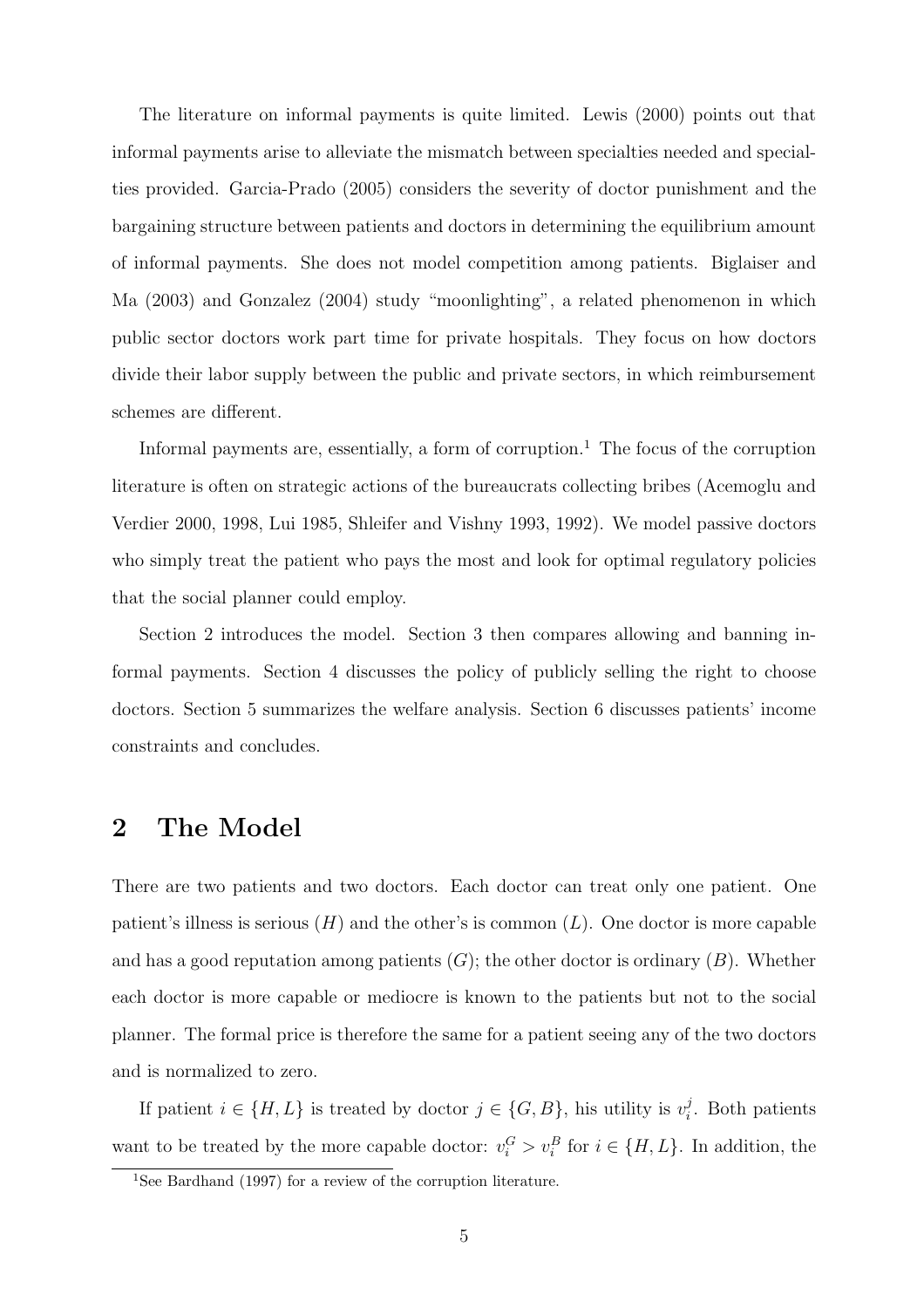seriously ill patient has a larger increase in utility when he is treated by the good doctor instead of the ordinary doctor:

$$
v_H^G - v_H^B > v_L^G - v_L^B, \quad \text{or} \quad \Delta H > \Delta L,\tag{1}
$$

where  $\Delta H = v_H^G - v_H^B$  is the seriously ill patient's (incremental) willingness to pay for being treated by the more capable doctor, and  $\Delta L = v_L^G - v_L^B$  is the common patient's. Assumption (1) is a form of the single crossing property: the sicker is the patient, the more he gains from being treated by a more capable doctor.

The cost of treating a patient is also normalized to zero. Although we assume that the treatment cost does not vary across patients and doctors, it is straightforward to incorporate a more general cost structure. We use the zero treatment cost assumption and focus on patients' competition. Both doctors commit to selecting the patient who offers more informal payment. The two patients offer informal payments to attract the good doctor and neither of them offers any informal payment to the general doctor. There are two tie-breaking rules. First, when there is a tie in the two offers of informal payments, the more capable doctor randomly selects a patient. Second, a patient does not offer any informal payment when he is indifferent.

The first best allocation is that the seriously ill patient sees the more capable doctor. Patient welfare in this case is  $v_H^G + v_L^B$ . If there is a free market of health care, any price in the range  $[\Delta L, \Delta H]$  sustains a Walrasian equilibrium in which the more capable doctor treats the seriously ill patient. The equilibrium in which price equals  $\Delta L$  is associated with the highest level of patient welfare. Theoretically, a social planner could use a "firstprice auction" to achieve the same level of patient welfare. However, the implementation costs of such a mechanism would be quite high.

## 3 When Should Informal Payments Be Banned?

Accepting informal payments is illegal in many countries. Now we discuss patient welfare when the social planner can successfully ban informal payments by some methods. In this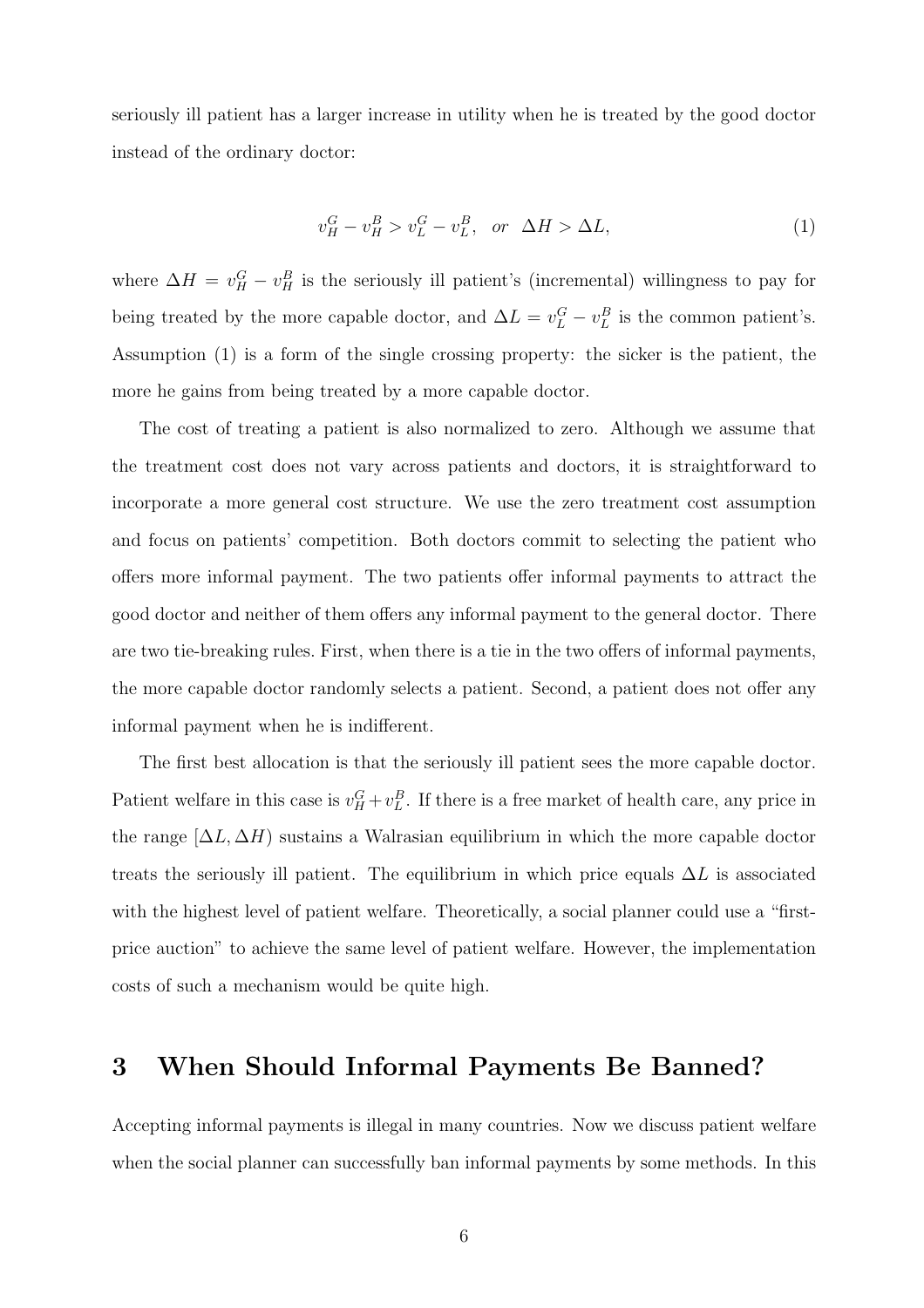case, the allocation is random, resulting in patient welfare

$$
\frac{1}{2}(v_H^G + v_H^B) + \frac{1}{2}(v_L^G + v_L^B).
$$

Obviously, patient welfare is lower than in the first best allocation.

What happens if the social planner allows informal payments? Patients compete for the more capable doctor by offering informal payments. We analyze the following game.

- **Stage 1** Patients simultaneously offer informal payments,  $P_i$ , to the more capable doctor before diagnoses. Once a patient pays informal payments, the money cannot be refunded.
- Stage 2 The more capable doctor commits to treating the patient who offers more informal payments. When both patients offer the same informal payments, the more capable doctor randomly select one patient to treat.

The motivation for using such a game is the following. First, both patients have to pay no matter who gets to see the more capable doctor. Since informal payments are underthe-table transactions, patients do not have a receipt for paying them. Consequently, once a patient delivers a "red pocket", the money cannot be refunded. On the other hand, even if a patient indeed has some proof of previous informal payments, he is unlikely to confront the doctor with request of being refunded. He may need to see the doctor again or his colleagues in the future and would rather confine to the social norm of being silent.

Second, doctors are fully rational and pick whichever patient that pays more. Our model can be thought of as a reduced form of a model in which the more capable doctor concerns for future profits. By committing to treat the patient who pays most, the doctor gives future patients a strong incentive to raise informal payments. Furthermore, the doctor cannot select a patient contingent on the severity of the patient's problem as informal payments are often paid before a diagnosis.

We look for Nash Equilibria of this game.

#### Proposition 1. *There is no pure strategy Nash Equlibrium.*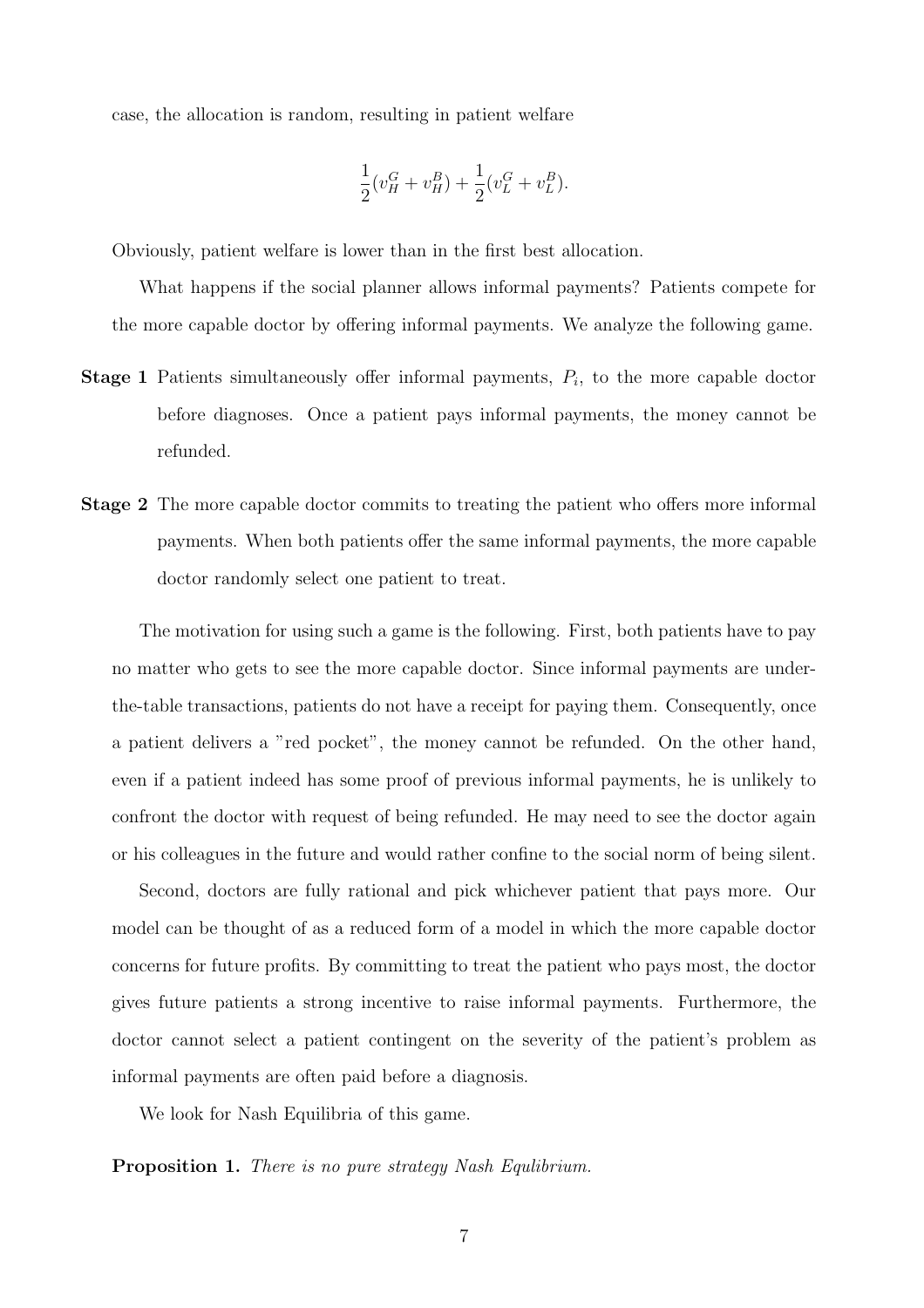*Proof.* Given the patients' willingness to pay,  $P_H \leq \Delta H$  and  $P_L \leq \Delta L$ . Suppose there is a pure strategy equilibrium  $(P_L^*)$ <sup>\*</sup>, $P_H^*$ ). First, suppose  $P_L^* = P_H^*$ . If the seriously ill patient deviates to offer  $P_H^* + \epsilon$ , he gets the more capable doctor for sure and suffers a payment loss of  $\epsilon$ . As long as  $\epsilon < \frac{1}{2}\Delta H$ , he gets more utility. Second, suppose  $0 < P_L^* < P_H^*$ . The common patient benefits from deviating to offer zero informal payment. Third, suppose  $0 = P_L^* < P_H^*$ . The seriously ill patient benefits from deviating to offer  $P_L^* + \epsilon$ , as long as  $\epsilon' < P_H^* - P_L^*$ <sup>\*</sup><sub>L</sub>. Fourth, suppose  $P_L^* > P_H^*$ . The seriously ill patient's utility is  $v_H^B - P_H$ . He benefits from deviating to offer  $P_L^* + \epsilon''$  as long as  $\epsilon'' < \Delta H + P_H^* - P_L^*$  $L^*$ . Summarizing the four cases, we concluded that there does not exist a pure strategy Nash Equilibrium.  $\Box$ 

This result comes from the continuity in patients' offers of informal payments. Each patient wants to outbid the other by only an infinitesimal amount and hence no pure strategy equilibrium can be sustained. We now turn to mixed strategy equilibria.

Let  $F_i(x)$ , with  $i \in \{L, H\}$ , denote patient i's cumulative distribution function of offering informal payments.

Proposition 2. *The unique mixed strategy Nash Equilibrium is:*

$$
F_L(x) = \begin{cases} 1 - \frac{\Delta L}{\Delta H} + \frac{x}{\Delta H}, & 0 \le x \le \Delta L, \\ 1, & x > \Delta L; \end{cases} \quad F_H(y) = \begin{cases} \frac{y}{\Delta L}, & 0 < y \le \Delta L, \\ 1, & y > \Delta L. \end{cases}
$$

*Proof.* When the seriously ill patient offers  $x \in (0, \Delta L]$ , his utility is

$$
F_L(x)v_H^G + (1 - F_L(x))v_H^B - x = (1 - \frac{\Delta L}{\Delta H} + \frac{x}{\Delta H})v_H^G + (\frac{\Delta L}{\Delta H} - \frac{x}{\Delta H})v_H^B - x = v_H^G - \Delta L.
$$

When he offers  $x = 0$ , his utility is

$$
\frac{1}{2}(1 - \frac{\Delta L}{\Delta H})v_H^G + (\frac{1}{2} + \frac{\Delta L}{2\Delta H})v_H^B = \frac{1}{2}(v_H^G + v_H^B - \Delta L) < v_H^G - \Delta L.
$$

When he offers  $x > \Delta L$ , his utility is  $v_H^G - x < v_H^G - \Delta L$ . Therefore the seriously ill patient's strategy in Proposition 2 is a best response to the common patient's strategy. Similarly, when the common patient offers  $y \in [0, \Delta L]$ , his utility is

$$
F_H(y)v_L^G + (1 - F_H(y))v_L^B - y = \frac{y}{\Delta L}v_L^G + (1 - \frac{y}{\Delta L})v_L^B - x = v_L^B.
$$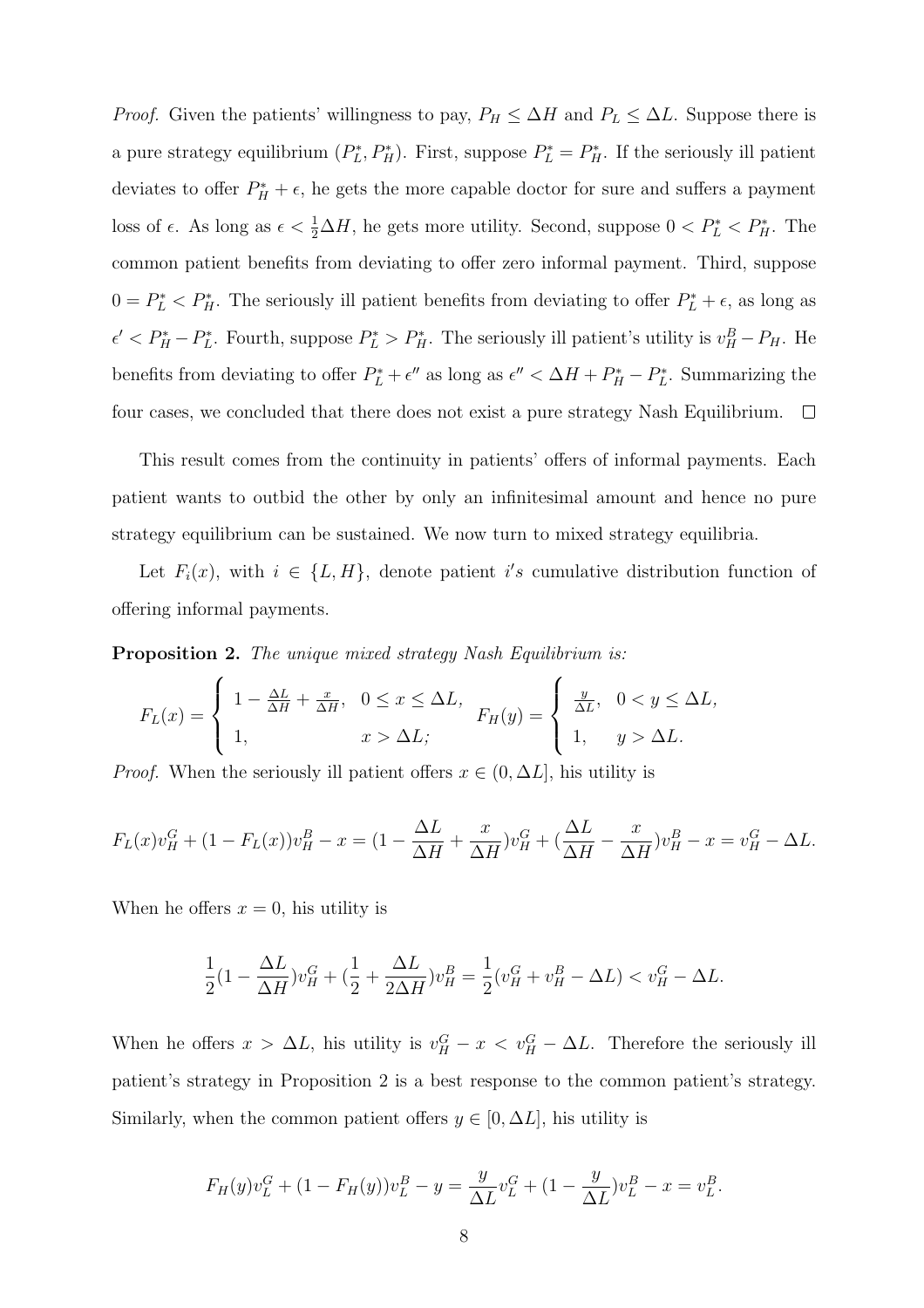#### FIGURE 1 MIXED STRATEGY NASH EQUILIBRIUM WHEN INFORMAL PAYMENTS ARE ALLOWED



When he offers  $y > \Delta L$ , his utility is  $v_L^G - y < v_L^B$ . Therefore the common patient is also playing a best response. Proof of uniqueness of the equilibrium is left in the Appendix.  $\Box$ 

Figure 1 illustrates the two cumulative distribution functions in Proposition 2.

The seriously ill patient's offer is uniformly distributed in  $(0, \Delta L]$  with density  $\frac{1}{\Delta L}$ . Notice that offering zero informal payment is not the seriously ill patient's best response against the common patient's strategy. This is reflected in Figure 2 as the  $P_H$  line has an open left support. The common patient offers zero informal payment with probability  $1 - \frac{\Delta L}{\Delta H}$  $\frac{\Delta L}{\Delta H}$ . He makes an offer in  $[0, \Delta L]$  under the uniform density  $\frac{1}{\Delta H}$ . He never pays more than  $\Delta L$ .

Proposition 2 has four implications. First, the lower is  $\frac{\Delta L}{\Delta H}$ , the more likely it is that the common patient offers zero informal payment. When the seriously ill patient is willing to pay a great deal more for the more capable doctor than the common patient is, the seriously ill patient offers a bulky "red packet" of informal payment. The common patient has little hope to win the competition, and meanwhile his incremental utility from being treated by the more capable doctor is low. As a result, he would rather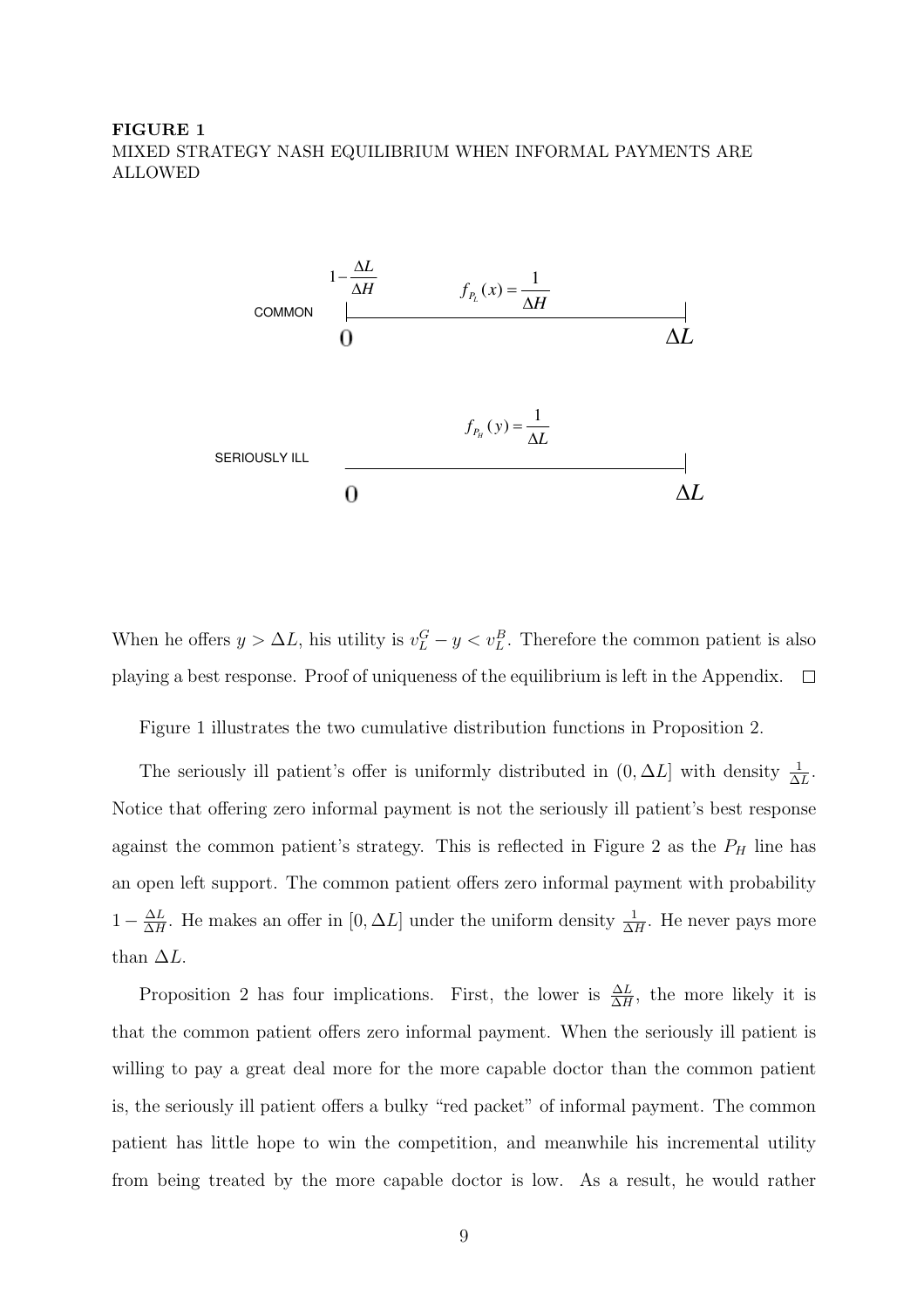quit the competition and save some money. On the other hand, when two patients are willing to pay exactly the same for the more capable doctor, they both offer a strictly positive amount of informal payment. In this case, their random offers turn into a wasteful competition as the allocation is such that each patient gets the more capable doctor with probability .5. If the two patients can both commit to not paying informal payments, both are better off.

Second, the seriously ill patient is more likely to be treated by the more capable doctor. The probability of the first best allocation is

$$
\Pr(P_H > P_L) = 1 - \frac{\Delta L}{\Delta H} + \int_0^{\Delta L} \left(\int_{P_L}^{\Delta L} \frac{1}{\Delta L} dy\right) \frac{1}{\Delta H} dx = 1 - \frac{1}{2} \frac{\Delta L}{\Delta H} > \frac{1}{2}
$$

The stronger the heterogeneity in the patients' willingness to pay, the higher the probability for the seriously ill patient to be treated by the more capable doctor.

Third, the ratio of the two patients' expected informal payments equals to the ratio of their willingness to pay. The expected value of informal payments offered by the common patient is

$$
E(P_L) = \int_0^{\Delta L} \frac{x}{\Delta H} dx = \frac{\Delta L^2}{2\Delta H},
$$

and by the seriously ill patient is

$$
E(P_H) = \int_0^{\Delta L} \frac{x}{\Delta L} dx = \frac{\Delta L}{2}.
$$

Therefore,  $\frac{E(P_L)}{E(P_H)} = \frac{\Delta L}{\Delta H}$  $\frac{\Delta L}{\Delta H}$ . In other words, if the seriously ill patient's willingness to pay is two times the common patient's, his expected informal payment is also two times the common patient's.

Fourth, the total amount of informal payments,  $E(P_L) + E(P_H) = \frac{\Delta L^2}{2\Delta H} + \frac{\Delta L}{2}$  $\frac{\Delta L}{2}$ , increases in the common patient's willingness to pay and decreases in the seriously ill patient's. As the common patient pays more, the seriously ill patient also pays more, and the total amount of informal payments increases. On the other hand, when the seriously ill patient pays more, the common patient is more likely to quit the competition, which reduces the total amount of informal payments.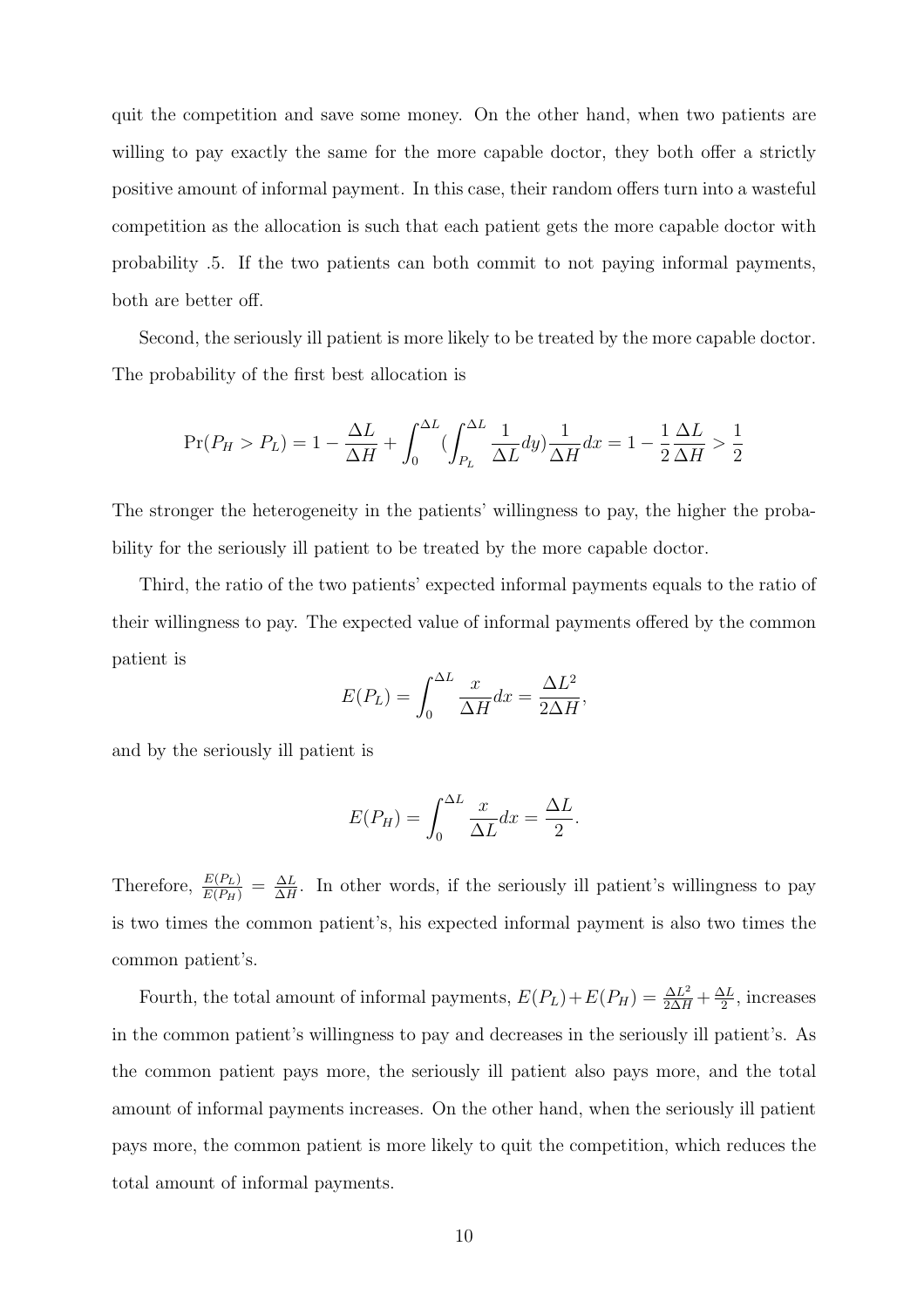When informal payments are allowed, the expected utility of the common patient is  $v_L^B$  and that of the seriously ill patient is  $v_H^G - \Delta L$ . Compared with the case in which informal payments are banned, the common patient is always worse off. The seriously ill patient is also worse off when  $\Delta H < 2\Delta L$ . As long as  $\Delta H < 3\Delta L$ , allowing informal payments decreases aggregate patient welfare.

Nevertheless, the seriously ill patient is always more likely to see the more capable doctor when informal payments are allowed, and as a consequence social welfare is improved. The welfare comparison justifies some developing countries' ban of informal payments: when the social planner's goal is to maximize patient welfare, he should ban informal payments whenever patients do not differ much in their willingness to pay for the more capable doctors.

## 4 Selling the Right to Choose Doctors

Banning informal payments often involves high monitoring costs and does not always improve patient welfare. In this section, we examine an alternative policy that the social planner can resort to: publicly selling the right to choose doctors. To be precise, the social planner can set a non-refundable price  $p$  and make sure that whoever pays this price gets the right to choose doctors. If both or neither patients pay, doctors are allocated randomly. Assume that a patient does not pay  $p$  when he is indifferent between paying the price and not paying it. To figure out the price that maximizes patient welfare, we first show how patients react to different prices.

**Proposition 3.** The Nash Equilibrium is that both patients pay if  $p < \frac{1}{2}\Delta L$ , only the *seriously ill patient pays if*  $\frac{1}{2}\Delta L \leq p < \frac{1}{2}\Delta H$  *and no patient pays if*  $p \geq \frac{1}{2}\Delta H$ .

*Proof.* We characterize ranges of p that sustain each type of equilibrium. Start with the "both pay" equilibrium. For this equilibrium to hold,  $\frac{1}{2}v_L^G + \frac{1}{2}$  $\frac{1}{2}v_L^B - p > v_L^B$  for the common patient and  $\frac{1}{2}v_H^G + \frac{1}{2}$  $\frac{1}{2}v_H^B - p > v_H^G$  for the seriously ill patient. Therefore, this equilibrium is sustained if  $p < \frac{1}{2}\Delta L$ . Similarly, the "only seriously ill patient pays" equilibrium is sustained if the common patient faces  $p \geq \frac{1}{2}\Delta L$  and the seriously ill patient faces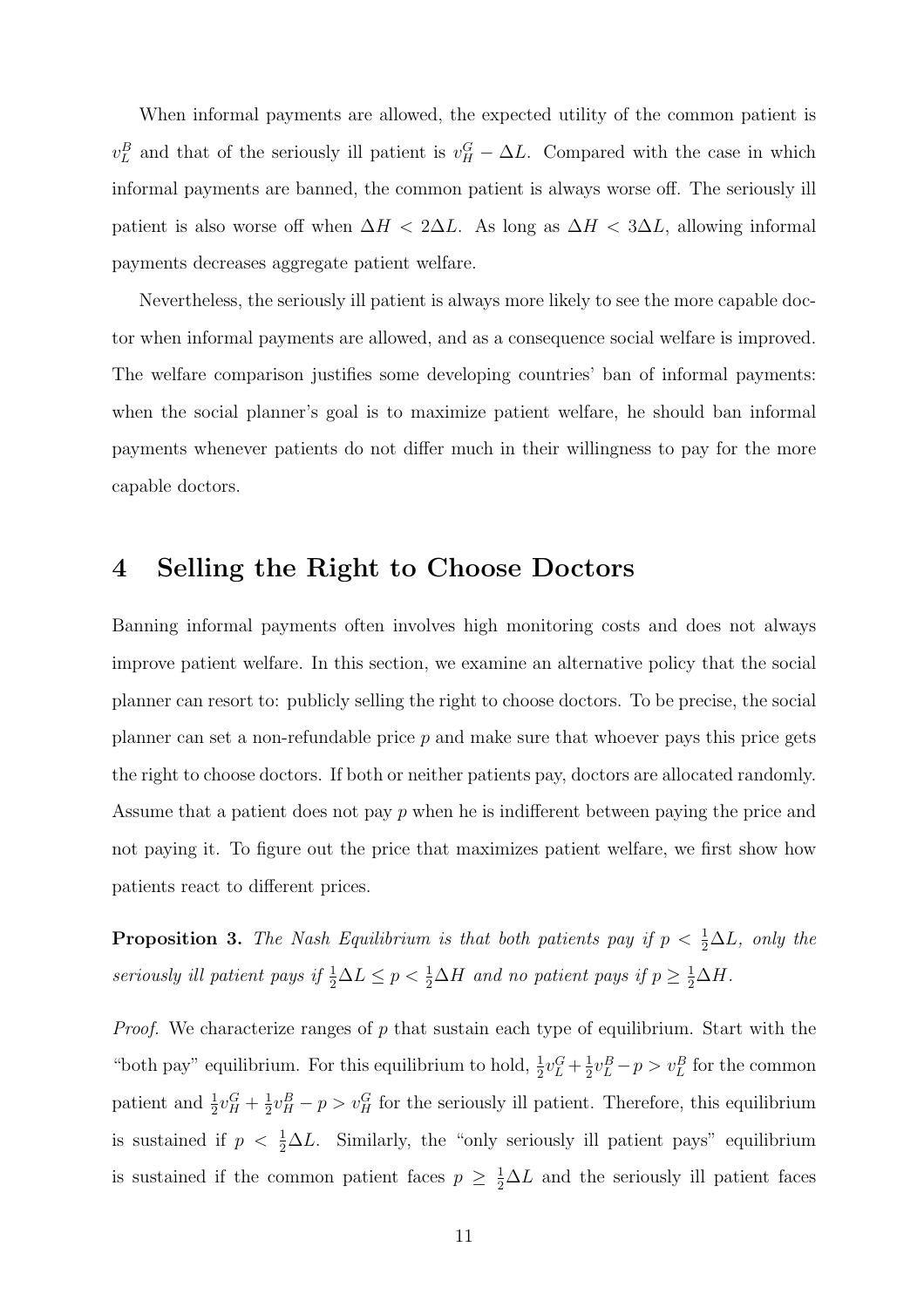#### FIGURE 2 NASH EQUILIBRIUM WHEN SELLING THE RIGHT TO CHOOSE DOCTORS



 $p < \frac{1}{2}\Delta H$ . These two conditions combine to  $\frac{1}{2}\Delta L \le p < \frac{1}{2}\Delta H$ . If  $p \ge \frac{1}{2}\Delta H$ , each patient is better off not paying given that the other patient does not pay. No price can sustain an equilibrium in which only the common patient pays.  $\Box$ 

Figure 2 illustrate Proposition 3.

What price does the social planner choose to maximize patient welfare? First realize that the social planner never sets a positive price lower than  $\frac{1}{2}\Delta L$ . If he does, both patients pay, which leads to more out-of-pocket spending and no improvement in allocation efficiency. When the price is set in the range  $[\frac{1}{2}\Delta L, \frac{1}{2}\Delta H)$ , the efficient allocation is induced. Setting  $p = \frac{1}{2}\Delta L$  brings higher patient welfare than any other prices in this range. When the price is greater than  $\frac{1}{2}\Delta H$ , no one pays and again allocation efficiency is not achieved, and hence the social planner never sets  $p \geq \frac{1}{2}\Delta H$ . Summarizing the three cases, the essential question is whether to set  $p = \frac{1}{2}\Delta L$  or  $p = 0$ .

**Proposition 4.** *A social planner who maximizes patient welfare sets*  $p = \frac{1}{2}\Delta L$  *if*  $\Delta H >$  $2\Delta L$ *, and*  $p = 0$  *otherwise.* 

*Proof.* Patient welfare is  $v_L^B + v_H^G - \frac{1}{2}\Delta L$  when  $p = \frac{1}{2}\Delta L$ , and  $\frac{1}{2}(v_L^B + v_L^G) + \frac{1}{2}(v_H^B + v_H^G)$ when  $p = 0$ . The former is higher if and only if  $\Delta H > 2\Delta L$ .  $\Box$ 

Intuitively, the gain from the allocation efficiency compensates the extra payments only when patients' willingness to pay is quite different. When the social planner sets  $p = 0$ , he is effectively banning informal payments. In the next section, we characterize conditions for selling the right to choose doctors to be strictly superior to banning informal payments.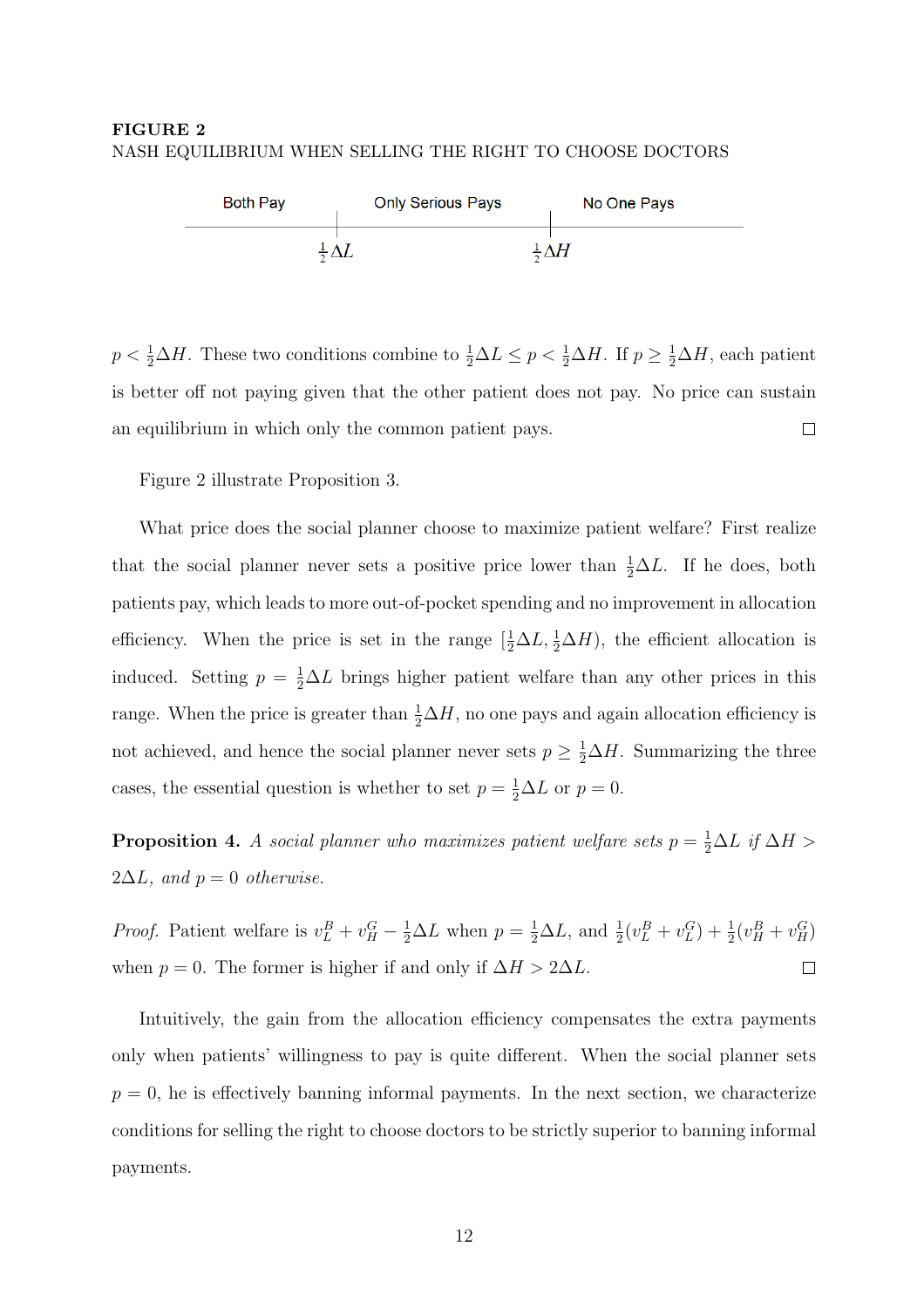TABLE 2 Welfare Comparison When Patients' Willingness to Pay is Different:  $\frac{\Delta L}{\Delta H} < \frac{1}{2}$  $rac{1}{2}$ .

|       | Common patient               | Seriously ill patient         | Patient Welfare                                           | Prob (Match)                   |
|-------|------------------------------|-------------------------------|-----------------------------------------------------------|--------------------------------|
| Ban   | $\frac{1}{2}(v_L^B + v_L^G)$ | $\frac{1}{2}(v_H^G + v_H^B)$  | $\frac{1}{2}(v_L^B + v_L^G) + \frac{1}{2}(v_H^G + v_H^B)$ | $\frac{1}{2}$                  |
| Allow | $v_L^B$                      | $v_H^G - \Delta L$            | $v_L^B + v_H^G - \Delta L$                                | $1-\frac{\Delta L}{2\Delta H}$ |
| Sell  | $v_L^B$                      | $v_H^G - \frac{1}{2}\Delta L$ | $v_L^B + v_H^G - \frac{1}{2}\Delta L$                     |                                |
|       |                              |                               |                                                           |                                |

## 5 Welfare Analysis

We compare patient and social welfare in different policy scenarios, and discuss the social planner's choice of the optimal policy. We consider two cases. When  $0 \leq \frac{\Delta L}{\Delta H} < \frac{1}{2}$  $\frac{1}{2}$ , we say that the two patients' willingness to pay is different; when  $\frac{\Delta L}{\Delta H} \geq \frac{1}{2}$  $\frac{1}{2}$ , we say that the two patients' willingness to pay is similar.

#### 5.1 Patients' Willingness to Pay is Different

When  $\frac{\Delta L}{\Delta H} < \frac{1}{2}$  $\frac{1}{2}$ , we summarize each patient's utility, aggregate patient welfare and the probability of achieving the efficient match in Table 2. As informal payments are transfers between patients and doctors, the probability of achieving the efficient match is proportional to the level of social welfare.

Table 2 has several notable features. First, the common patient's welfare is maximized when informal payments are banned. This captures the intuition that when a patient's illness is not serious, he is not willing to pay informally to guarantee treatment from a doctor with a better reputation. Therefore, he prefers the social planner to ban informal payments altogether.

Second, allowing informal payments improves social welfare more than banning them: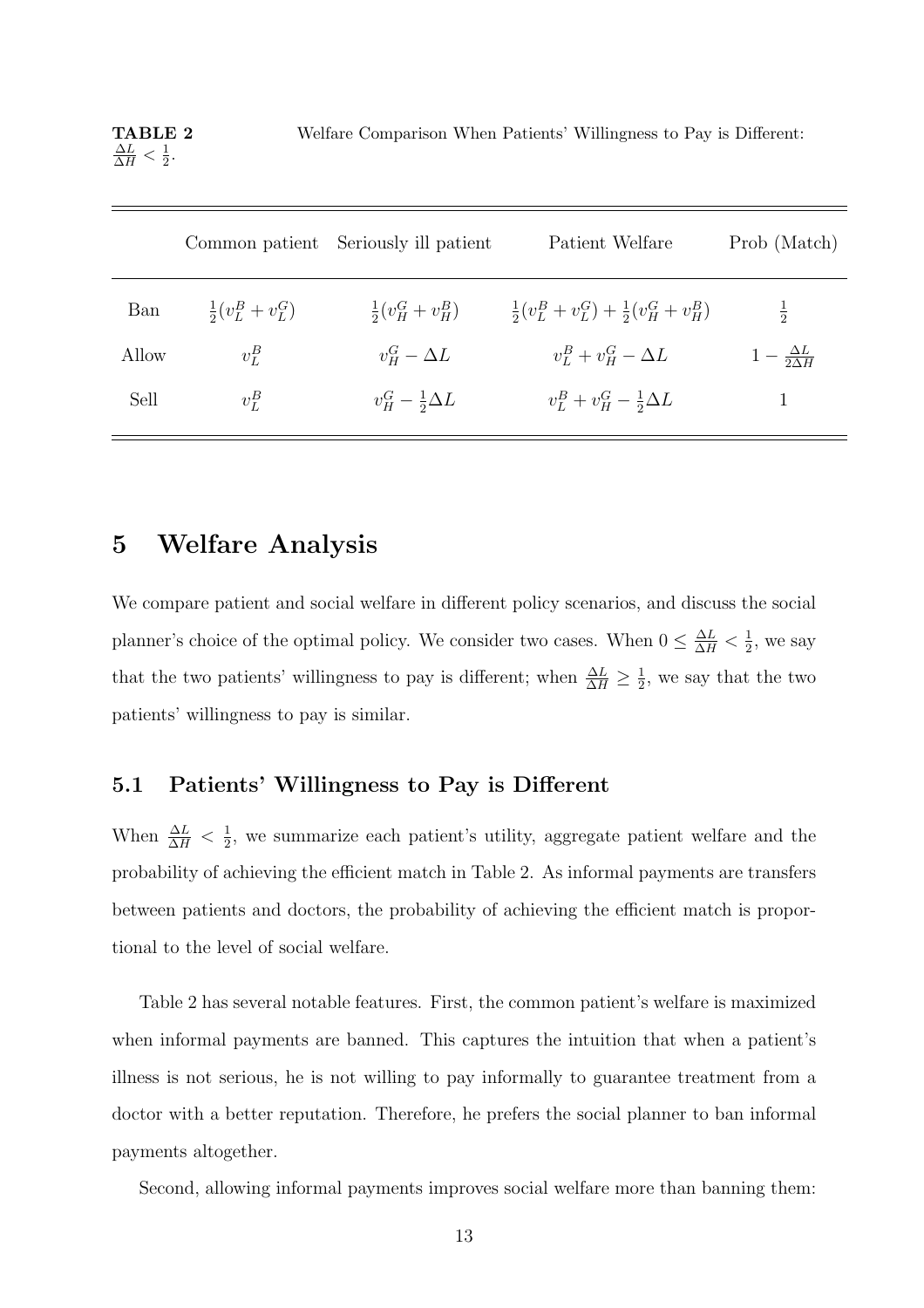the more capable doctor is allocated to the seriously ill patient with a higher probability. However, allowing informal payments does not always improve patient welfare. On one hand, there is a higher probability of achieving efficient allocation. One the other hand, patients have to pay more out of their pockets. When  $\frac{1}{3} \leq \frac{\Delta L}{\Delta H} < \frac{1}{2}$  $\frac{1}{2}$ , allowing informal payments lowers patient welfare. When  $0 \leq \frac{\Delta L}{\Delta H} < \frac{1}{3}$  $\frac{1}{3}$ , allowing informal payments improves patient welfare.

Third, publicly selling the right to choose doctors is always a superior policy: it maximizes both patient and social welfare. Under this policy scheme, the common patient never pays, which enables the seriously ill patient to see the more capable doctor at a lower cost.

### 5.2 Patients' Willingness to Pay is Similar

When  $\frac{\Delta L}{\Delta H} \geq \frac{1}{2}$  $\frac{1}{2}$ , a social planner who maximizes patient welfare sets the price to zero when selling the right to choose doctors. In other words, he is banning informal payments, which improves patient welfare more than allowing them. Allowing informal payments, however, corresponds to a higher probability of achieving efficient allocation, and thus a higher social welfare.

### 5.3 The Best Policy for the Social Planner

A social planner who maximizes patient welfare chooses among no regulation (allow), banning informal payments (ban) and selling the right to choose doctors (sell). Table 3 summarizes the ranking of patient welfare in the three regimes.

We highlight two results in Table 3. First, selling the right to choose doctors is always the best policy. The feasibility of this policy depends on the extent to which a social planner can learn the patients' willingness to pay. Surveys and other forms of research on patient-doctor relationships can be useful.

Second, as the difference in patients' willingness to pay becomes larger, allowing informal payments starts to dominate banning them. A large gain in the allocation efficiency justifies the possible waste of informal payments.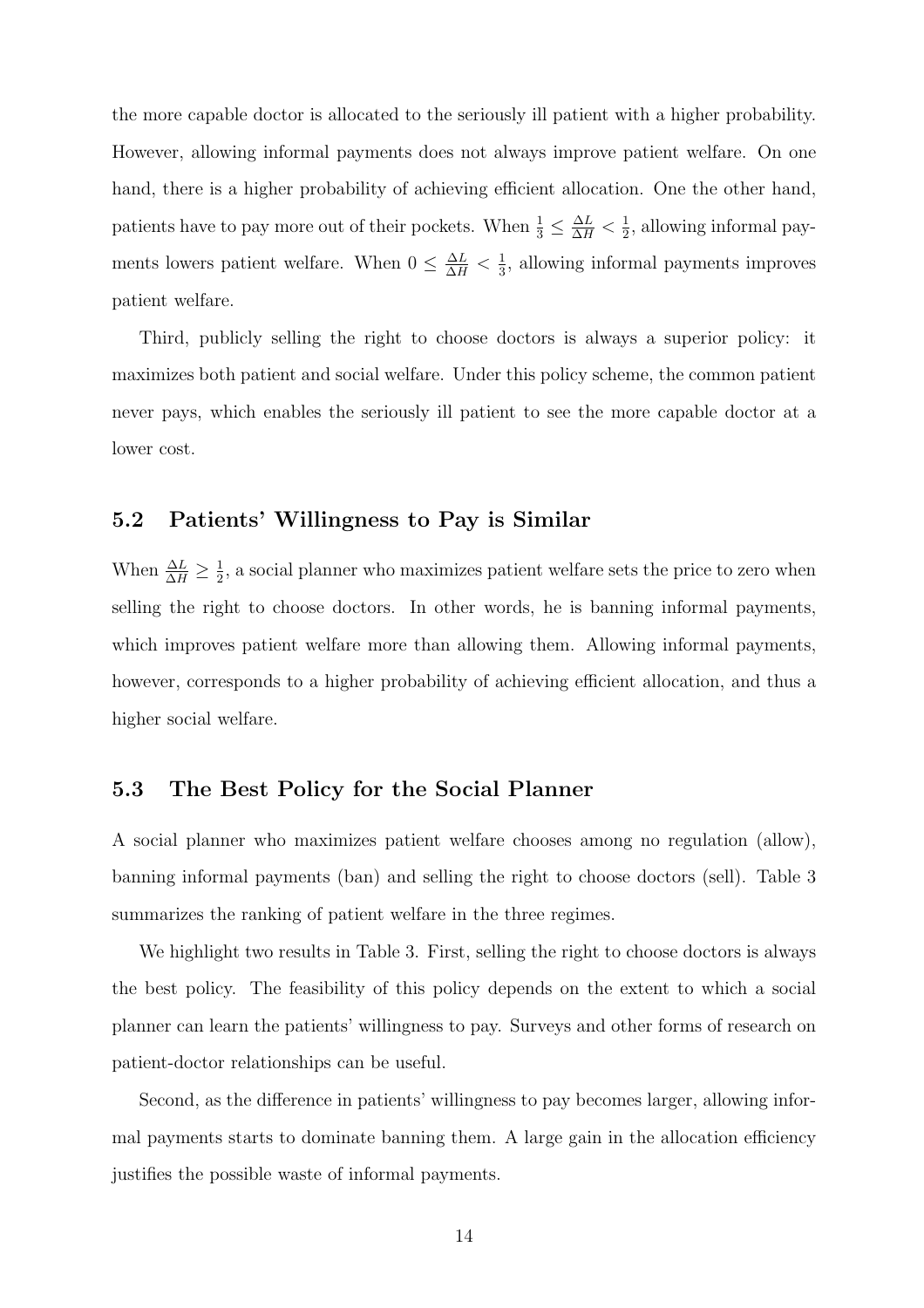| Patient Heterogeneity Condition | Patient Welfare                                                                           |
|---------------------------------|-------------------------------------------------------------------------------------------|
| High                            | $0 \leq \frac{\Delta L}{\Delta H} < \frac{1}{3}$ Ban $\prec$ Allow $\prec$ Sell           |
| Medium                          | $\frac{1}{3} \leq \frac{\Delta L}{\Delta H} < \frac{1}{2}$ Allow $\prec$ Ban $\prec$ Sell |
| Low                             | $\frac{1}{2} \leq \frac{\Delta L}{\Delta H} < 1$ Allow $\prec$ Ban $\equiv$ Sell          |

## 6 Discussion and Conclusion

#### 6.1 Income Constraints

We have assumed that both patients can offer as much informal payment as they want. In reality, patients may have income constraints. In particular, patients with serious problems may not be able to offer enough informal payments to attract the more capable doctor. Suppose the seriously ill patient's income,  $I_H$ , is less than  $\Delta L$ ; his income constraint binds.

Consider the game in Section 3 again when informal payments are allowed. As before, there is no pure strategy Nash Equilibrium. The unique mixed strategy Nash Equilibrium becomes:

$$
F_L(x) = \begin{cases} 1 - \frac{I_H}{\Delta H} + \frac{x}{\Delta H}, & 0 \le x \le I_H; \\ 1, & x > I_H. \end{cases} \quad F_H(y) = \begin{cases} 1 - \frac{I_H}{\Delta L} + \frac{y}{\Delta L}, & 0 \le y \le I_H; \\ 1, & y > I_H. \end{cases}
$$

Both patients now have a positive probability of offering no informal payment. The probability of achieving the first best allocation becomes

$$
Pr(P_H > P_L) = (1 - \frac{I_H}{\Delta H})\frac{I_H}{\Delta L} + \int_0^{I_H} \frac{I_H - P_L}{\Delta L} \frac{1}{\Delta H} dx
$$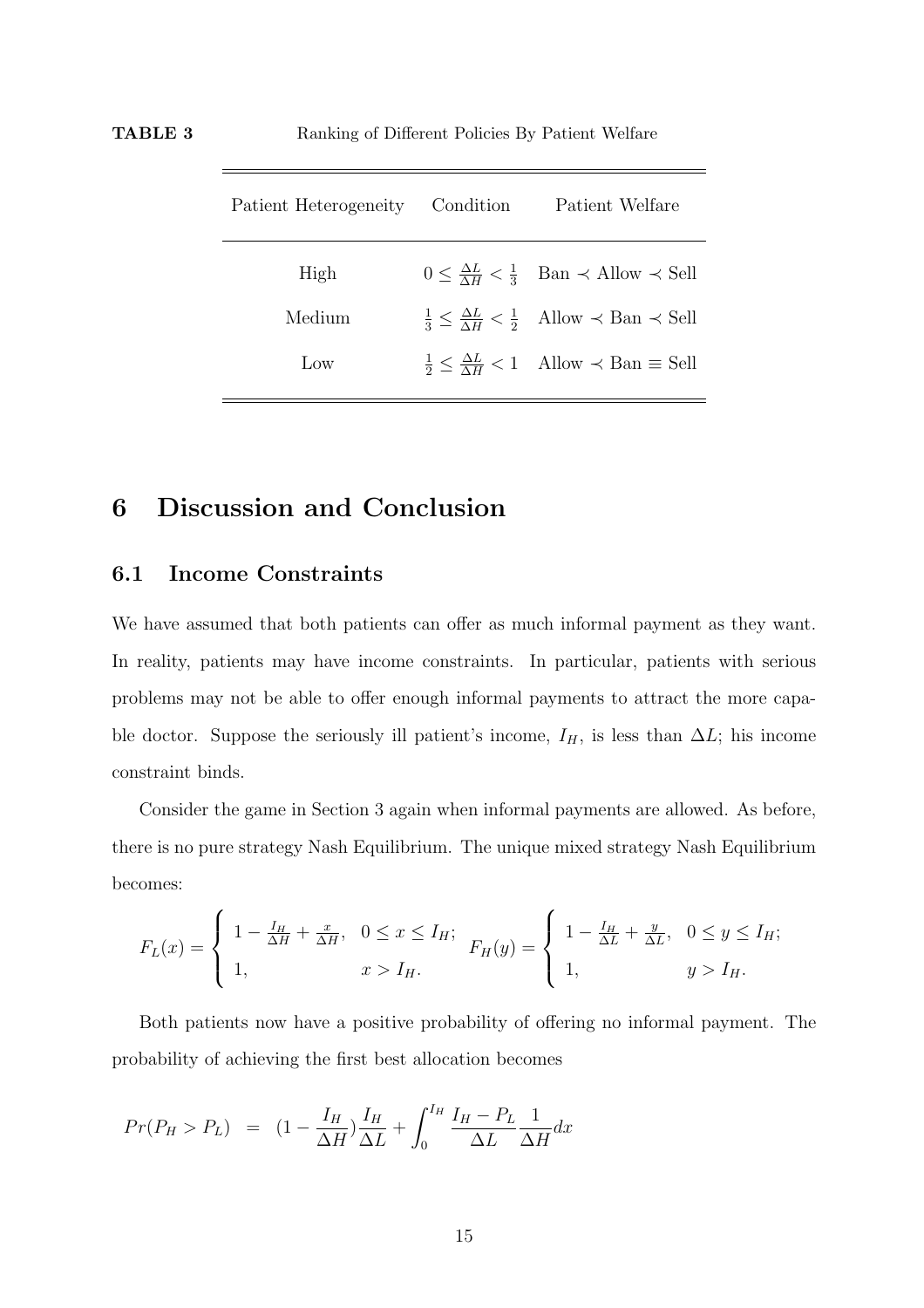$$
= \frac{I_H}{\Delta L} (1 - \frac{I_H}{2\Delta H}) \begin{cases} < \frac{1}{2}, \text{ if } 0 \le I_H < \Delta H - \sqrt{\Delta H (\Delta H - \Delta L)}; \\ < \frac{1}{2}, \text{ if } \Delta H - \sqrt{\Delta H (\Delta H - \Delta L)} \le I_H \le \Delta L. \end{cases}
$$

Recall that with no income constraints, social welfare is higher if informal payments are allowed than if they are banned. With income constraints, when  $I_H$  is small, which means that the seriously ill patient is poor, informal payments do not always improve efficiency. Banning informal payments in this case improves both patient and social welfare. When the seriously ill patient is not too poor, allowing informal payments has similar consequences as before: a gain in efficiency and a loss in patients' wealth. In general, for a seriously ill patient, having an income constraint makes allowing informal payments less attractive than banning them.

#### 6.2 Conclusion

Informal payments can be attributed to complicated reasons in reality. It is not our purpose to analyze every possible reason; rather, we take the reasons as given and analyze policies that can potentially improve patient welfare.

Our analysis has several implications. First, whether the social planner should allow informal payments depends crucially on patient heterogeneity. Banning informal payments is not always the right choice, nor is allowing them. When patients are very heterogenous, informal payments can work to improve patient welfare. When patients are more or less the same, informal payments become a waste of patients' money.

Second, publicly selling the right to choose doctors may alleviate the problem of wasteful competition. Some analysts in China have already proposed this policy<sup>2</sup> and our analysis reveals that it is worth trying. Patients can pay for the right to choose better doctors, as well as more advanced medical procedures or services.

Third, our model yields additional implications when one assumes that the variation in patients' willingness to pay comes from their wealth. First of all, the wealthy patient is more likely to be treated by the more capable doctor. Informal payments give the the wealthy patient a competitive edge over the poor one. The more different the patients'

 $2$ http://news.qq.com/a/20050114/000346.htm, in Chinese, accessed December 2006.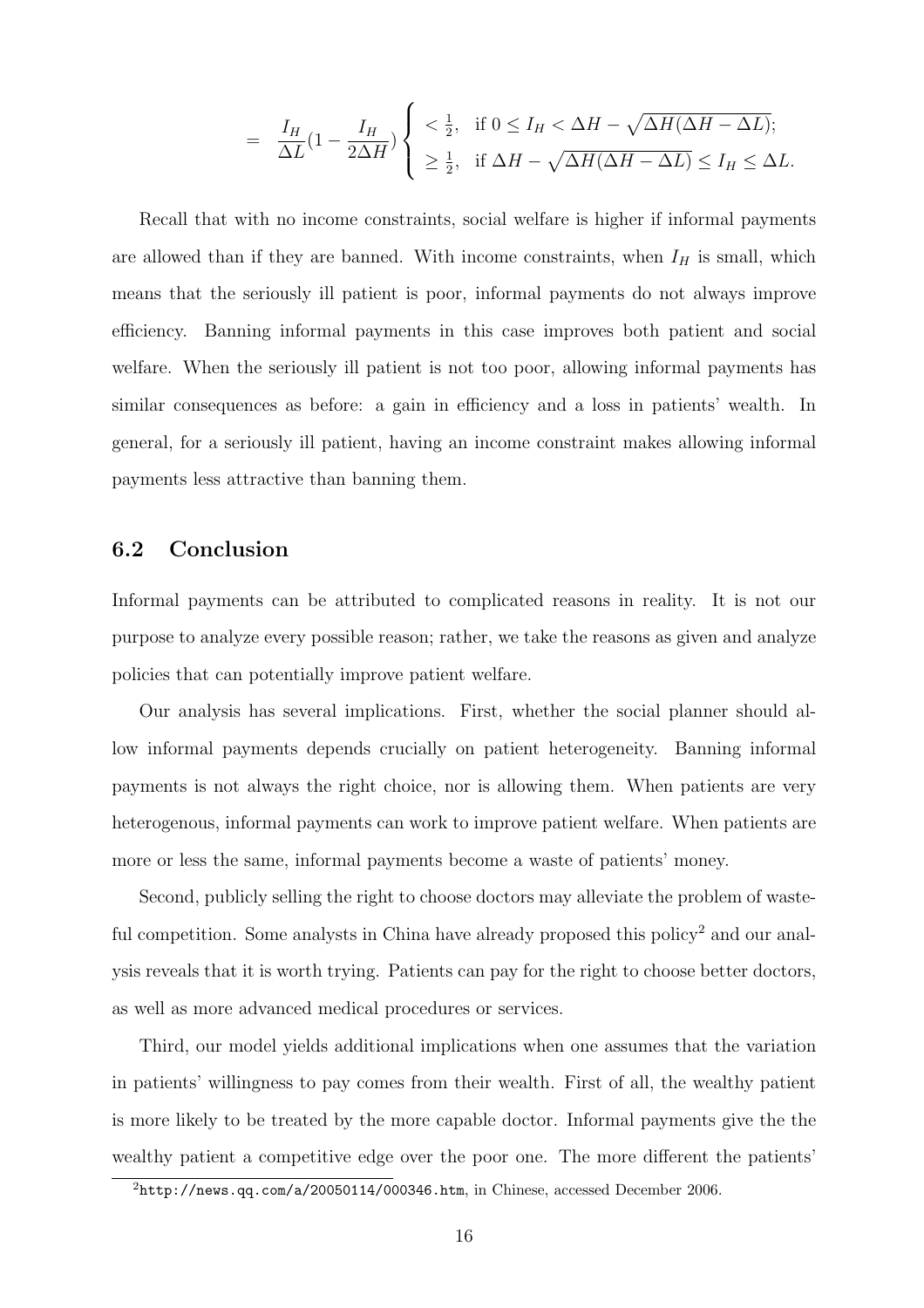levels of wealth, the more likely that the wealthy patient sees the more capable doctor. Second, as the poor patient's wealth approaches zero, the probability that the wealthy patient gets to see the more capable doctor approaches one.

Fourth, privatizing the public health sector, as proposed by some policy analysts, may not be a good idea. The analysts argue that in a free market of health care, price would efficiently allocate resources and social welfare is maximized. We agree with this argument but pay more attention to patient welfare, which may shrink severely in a free health care market. This helps to explain why few countries adopt a purely private health care system. Essentially, doctors may have strong bargaining power over their patients and, if so, when the more capable doctor were to set the price, he would make it as high as possible. Whether patient welfare can be improved by privatization depends again on the tradeoff between improvement in the allocation efficiency and the loss from payments.

Besides, our model suggests that privatization leads to lower patient welfare than selling the right to choose doctors in the public system. The first best allocation is achieved in both regimes, but the price of the more capable doctor is lower in the latter.

Last, one popular view is that informal payments result from a low level of doctors' wages in the public health sector. Consequently, raising the average doctor's wage is proposed to eliminate informal payments. We disagree with this proposal. An important reason for informal payments is the social planner's lack of information. As long as doctors' wages do not fully incorporate patients' information, informal payments will not completely disappear.

For future research, we are interested in welfare consequences of relevant policies when public and private hospitals co-exist, when some physicians are altruistic, or when doctors actively compete to get informal payments.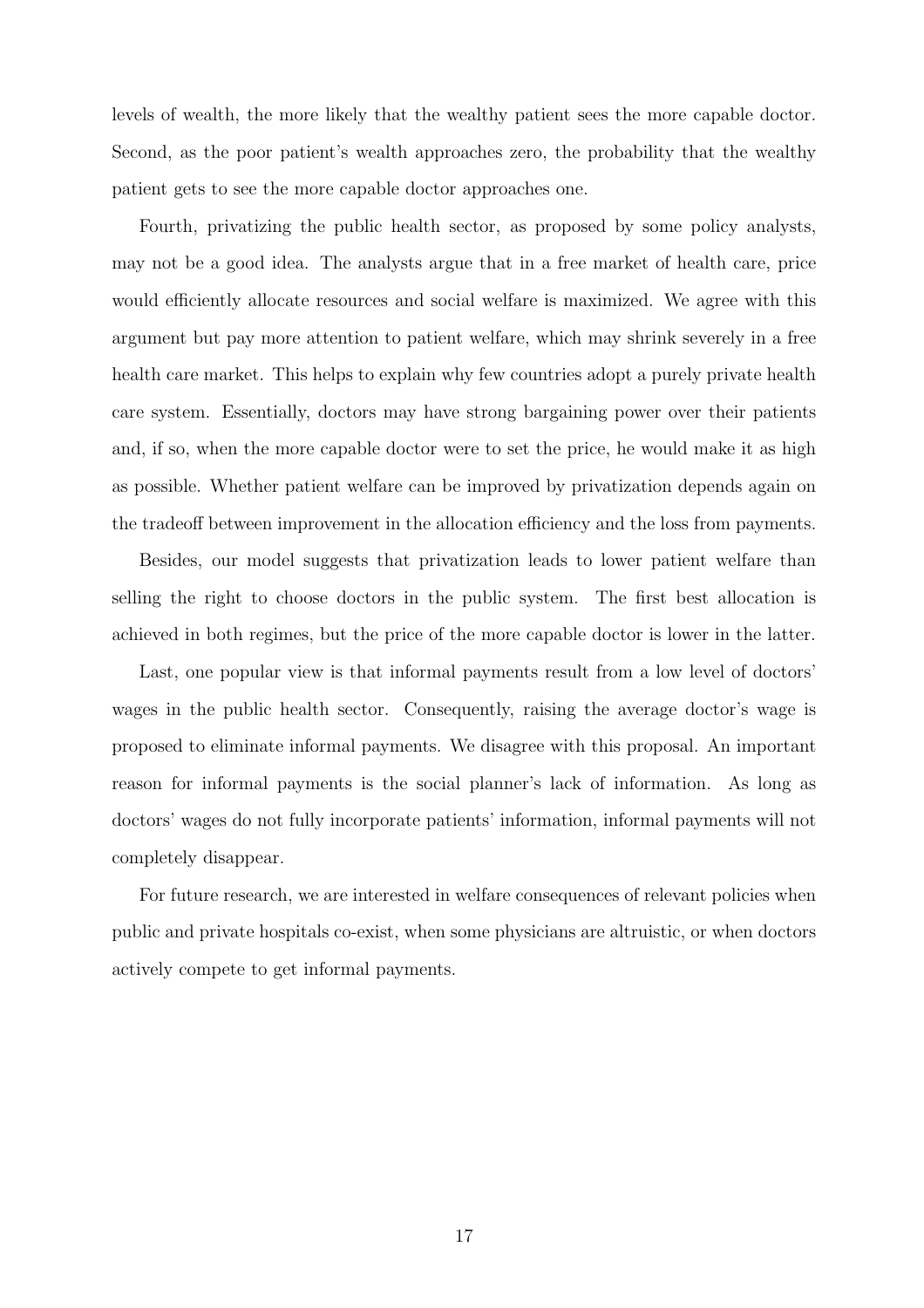## Appendix

*Complete Proof of Proposition 2.* A mixed strategy Nash Equilibrium is characterized by cumulative density functions of the two patients' offers,  $F<sub>L</sub>(x)$  and  $F<sub>H</sub>(y)$ , and the supports,  $[\underline{P_L}, \overline{P_L}]$  and  $[\underline{P_H}, \overline{P_H}]$ . We prove Proposition 2 in six steps as follows.

Step 1: the upper bounds of the two patients' offers are the same:  $\overline{P_L} = \overline{P_H} = \overline{P}$ . When patient  $i$ 's offer is strictly bigger than the highest possible offer of the other patient, patient  $i$  could benefit from deviating to a smaller offer. As long as the new offer is still higher than the highest possible offer of the other patient, patient  $i$  still guarantees treatment from the more capable doctor.

Step 2: the upper bound is smaller than  $\Delta L: \overline{P} \leq \Delta L$ . The common patient can always pay nothing and obtain his reservation utility  $v_L^B$ . If he offers more than  $\Delta L$ , his utility is lower than  $v_L^B$ .

Step 3: the lower bounds of the two patients' offers are both zero. If the lower bond of patient i's offer,  $P_i$ , is strictly positive. The other patient, j, would not offer any amount in  $(0, \underline{P_i})$ , as  $P_j = 0$  strictly dominates any offer in the interval. Given this, patient *i* can profitably deviate to offer  $\frac{P_i'}{P_i} = P_i - \epsilon$ , where  $\epsilon > 0$  is a small number.

Step 4: both distributions of offers are continuous. Suppose patient i makes an offer  $P_i \in (0, \overline{P}]$  with probability  $q > 0$  in equilibrium. He then makes an offer in the interval  $(P_i - \epsilon, P_i)$  with zero probability, where  $\epsilon > 0$  is a small number. Therefore, patient j also makes an offer in the interval  $(P_i - \epsilon, P_i)$  with zero probability, as any such offer is strictly dominated by  $P_j = P_i - \epsilon$ . Given patient j's strategy, patient i has a profitable deviation to  $P'_i = P_i - \frac{\epsilon}{2}$  $\frac{\epsilon}{2}$ .

Step 5: any mixed strategy equilibrium is characterized by  $\sqrt{ }$  $\int$  $\overline{\mathcal{L}}$  $F_L(x) = \frac{\Delta H - \overline{P} + x}{\Delta H};$  $F_H(y) = \frac{\Delta L - \overline{P} + y}{\Delta L}.$ 

In any mixed strategy Nash Equilibrium, each patient must be indifferent across his offers.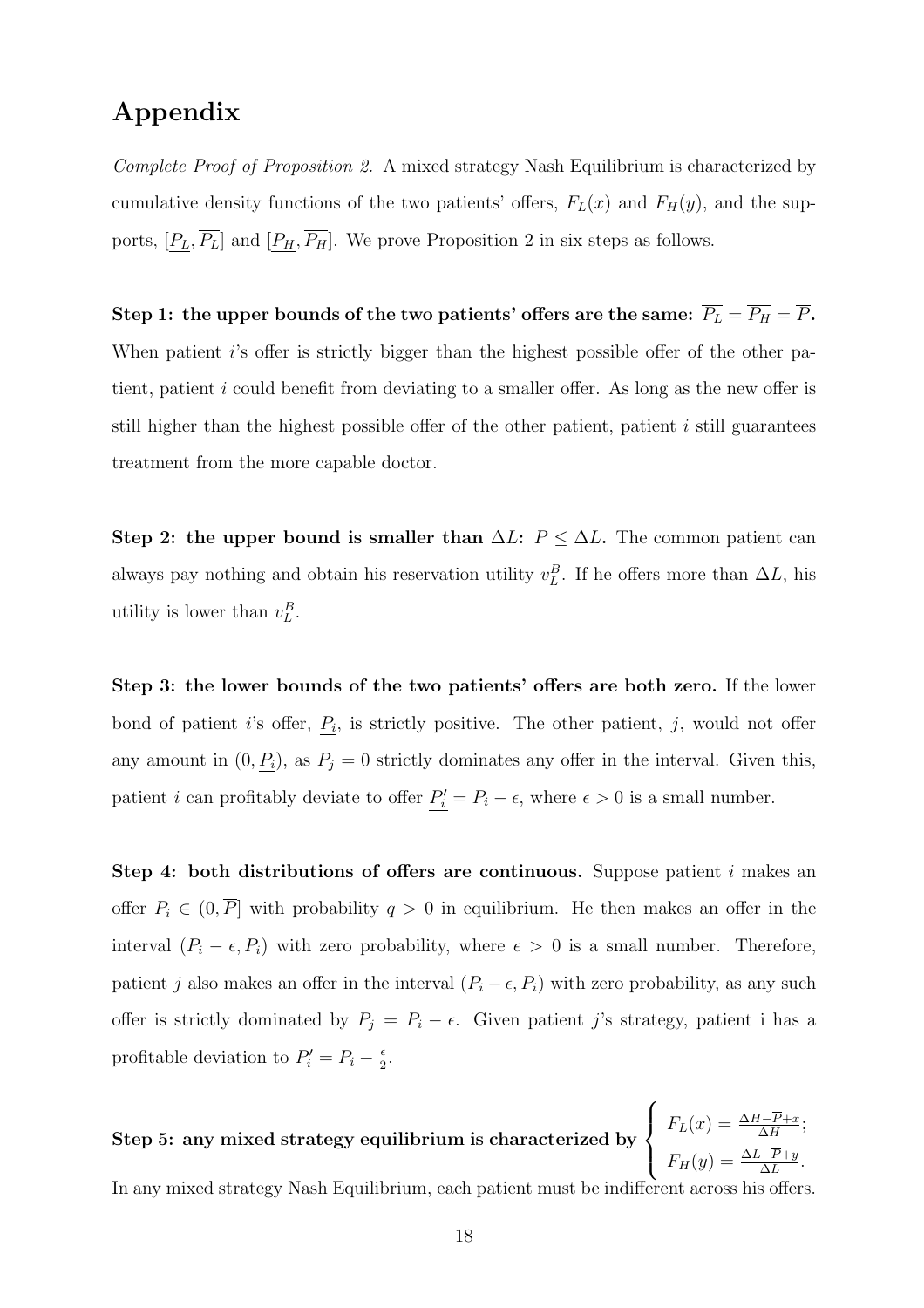Therefore,

$$
(v_i^G - P_i) \Pr(P_i > P_j) + (v_i^B - P_i) \Pr(P_i < P_j) = U_i,
$$

where  $U_i$  is patient i's equilibrium level of utility. As a result,  $F_{P_j}(x) = \frac{x - v_i^B + U_i}{\Delta i}$  $\frac{\partial_i + U_i}{\partial i}$ . Now impose the conditions  $F_L(\overline{P_L}) = 1$  and  $F_H(\overline{P_H}) = 1$ , we get

$$
U_H = \Delta H + v_H^B - \overline{P}, \quad U_L = \Delta L + v_L^B - \overline{P}.
$$

Therefore, the two distribution functions are  $\sqrt{ }$  $\int$  $\overline{\mathcal{L}}$  $F_H(x) = \frac{x + \Delta L - \overline{P}}{\Delta L};$  $F_L(y) = \frac{y + \Delta H - \overline{P}}{\Delta H}.$ 

Step 6: at most one patient offers zero informal payment with positive probability. Suppose both patients offer zero informal payment with positive probability. Patient *i* can then profitably deviate to putting that positive probability to  $\epsilon > 0$  instead of zero, where  $\epsilon$  is a small number.

Step 7: the upper bound  $\overline{P} = \Delta L$ . From step 4, we know that  $F_L(0) = \frac{\Delta H - \overline{P}}{\Delta H}$ . Since  $\overline{P} < \Delta H$ , it must be that  $F_L(0) > 0$ . From step 5,  $F_H(0)$  must be zero, which implies that  $\overline{P} = \Delta L$ .  $\Box$